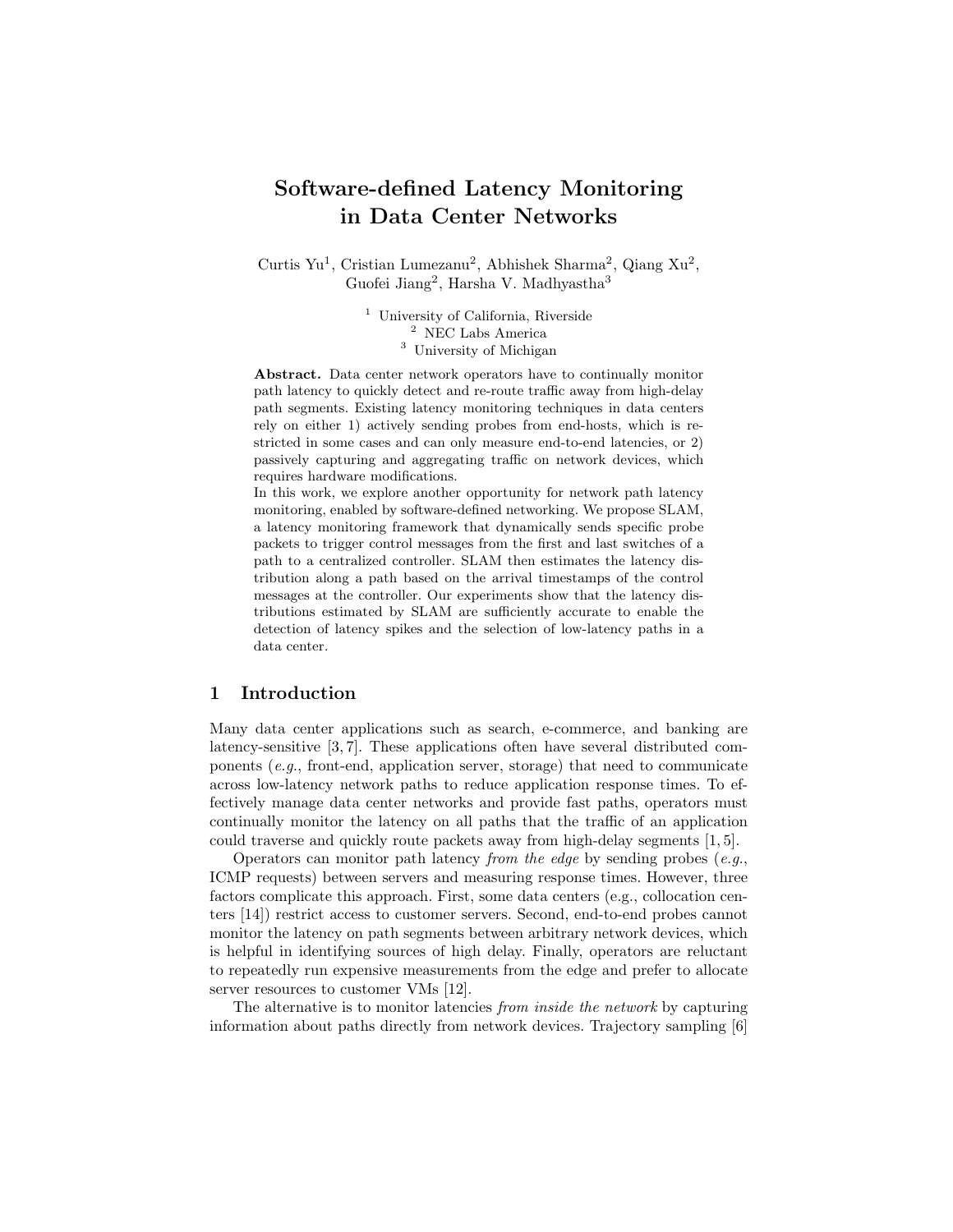and l2ping are examples of this approach. However, all such solutions incur the overhead of performing real-time local coordination and aggregating measurements captured at many devices. Recent work proposes to instrument switches with a hash-based primitive that records packet timestamps and measures network latency with microsecond-level accuracy [10, 11]. However, these methods need hardware modications that may not be available in regular switches anytime soon.

In this paper, we explore another opportunity to monitor path latency in data center networks, enabled by software-defined networks (SDNs). We develop SLAM, a framework for Software-defined LAtency Monitoring between any two network switches, that does not require specialized hardware or access to endhosts. SLAM uses the SDN control plane to manage and customize probe packets and trigger notifications upon their arrival at switches. It measures latency based on the the notifications' arrival times at the control plane.

SLAM is deployed on the network controller and computes latency estimates on a path in three steps. (setup) It installs specific monitoring rules on all switches on the path; these rules instruct every switch to forward the matched packets to the next switch on the path; the first and last switches also generate notifications (e.g., PacketIn) to the controller. (probe) SLAM sends probes that are constructed to match only the monitoring rules and that traverse only the monitored path. (estimate) It estimates the path's latency based on the times at which the notification messages (triggered by the same probe) from the first and last switches of the path are received at the controller.

SLAM offers several advantages over existing latency monitoring techniques. First, by exploiting control packets inherent to SDN, SLAM requires neither switch hardware modifications nor access to endhosts. Second, SLAM enables the measurement of latency between arbitrary OpenFlow-enabled switches. Finally, by computing latency estimates at the controller, SLAM leverages the visibility offered by SDNs without needing complex scheduling of measurements on switches or end-hosts. Moreover, SLAM's concentration of latency monitoring logic at the controller is well-suited to the centralized computation of low latency routes that is typical to SDNs.

We address three key issues in our design of SLAM. First, latencies on data center network paths are small—on the order of milli- or even micro-seconds and vary continually, due predominatly to changing queue sizes. As a result, any single latency estimate may become invalid between when it is measured by SLAM and when it is used to make rerouting decisions. Therefore, instead of a single latency estimate for a path, we design SLAM to infer the latency distribution over an interval. A latency distribution that shows high latencies for a sustained period of time can be more instrumental in inferring high-delay segments in the network.

Second, since SLAM's latency estimation is based on the timings of PacketIn's received at the controller, the accuracy of latency estimates depends on both end switches on the path taking the same amount of time to process notification messages and send them to the controller. However, in reality, the delay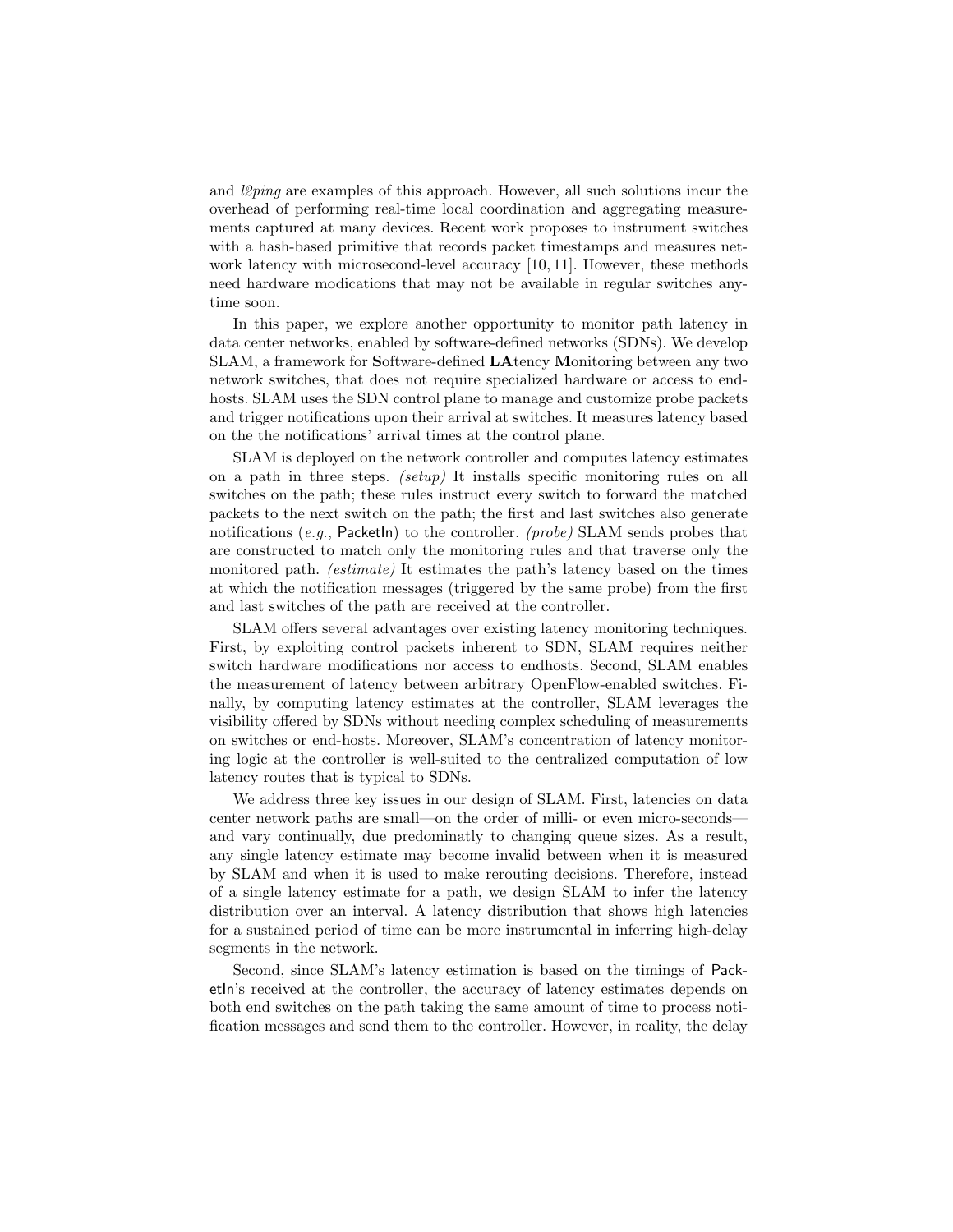incurred in a switch's processing of the action field of a matched rule and its subsequent generation of a notification  $(i.e.,$  PacketIn) depends on the utilization of the switch CPU, which varies continually. Moreover, switches are generally not equidistant from the controller. To account for these factors, for every switch, SLAM continually monitors the switch's internal control path latency and its latency to the controller (via EchoRequest messages) and adjusts its estimation of the latency distribution.

Lastly, despite SLAM's benefits, its probing overhead is the same as that associated with probes issued from end-hosts. To alleviate this cost, we also explore the feasibility of SLAM in a reactive OpenFlow deployment, where new flows always trigger PacketIn messages from every switch. The key idea is for SLAM to use the existing OpenFlow control traffic without requiring monitoring probes to trigger additional PacketIn messages. We use a real enterprise network trace to show that SLAM would be able to capture latency samples from most switch-to-switch links every two seconds by relying solely on PacketIn's triggered by normal data traffic.

We deploy and evaluate a preliminary version of SLAM on an OpenFlowbased SDN testbed and find that it can accurately detect latency inflations of tens of milliseconds. SLAM works even in the presence of increase control traffic, showing a median latency variation of a few milliseconds when the switch has to process up to 150 control messages per second. Although not suitable to detect very fine variations in latency, SLAM is quick and accurate in identifying high-delay paths from a centralized location and with little overhead.

# 2 Background

We first describe the operation of a typical OpenFlow network and discuss the factors that contribute to the latency experienced by a packet that traverses it.

## 2.1 OpenFlow

We consider a network of OpenFlow-enabled switches, connected with a logically centralized controller using a secure, lossless TCP connection. The controller enforces network policies by translating them into low-level configurations and inserting them into the switch flow tables using the OpenFlow protocol.

The network configuration consists of the forwarding rules installed on switches. Every rule consists of a bit string (with 0, 1, and  $*$  as characters) that specifies which packets match the rule, one or more actions to be performed by the switch on matched packets, and a set of counters which collect statistics about matched traffic. Possible actions include "forward to physical port", "forward to controller", "drop", etc.

The controller installs rules either proactively, *i.e.*, at the request of the application or the operator, or reactively, *i.e.*, triggered by a PacketIn message from a switch as follows. When the first packet of a new flow arrives, the switch looks for a matching rule in the flow table and performs the associated action. If there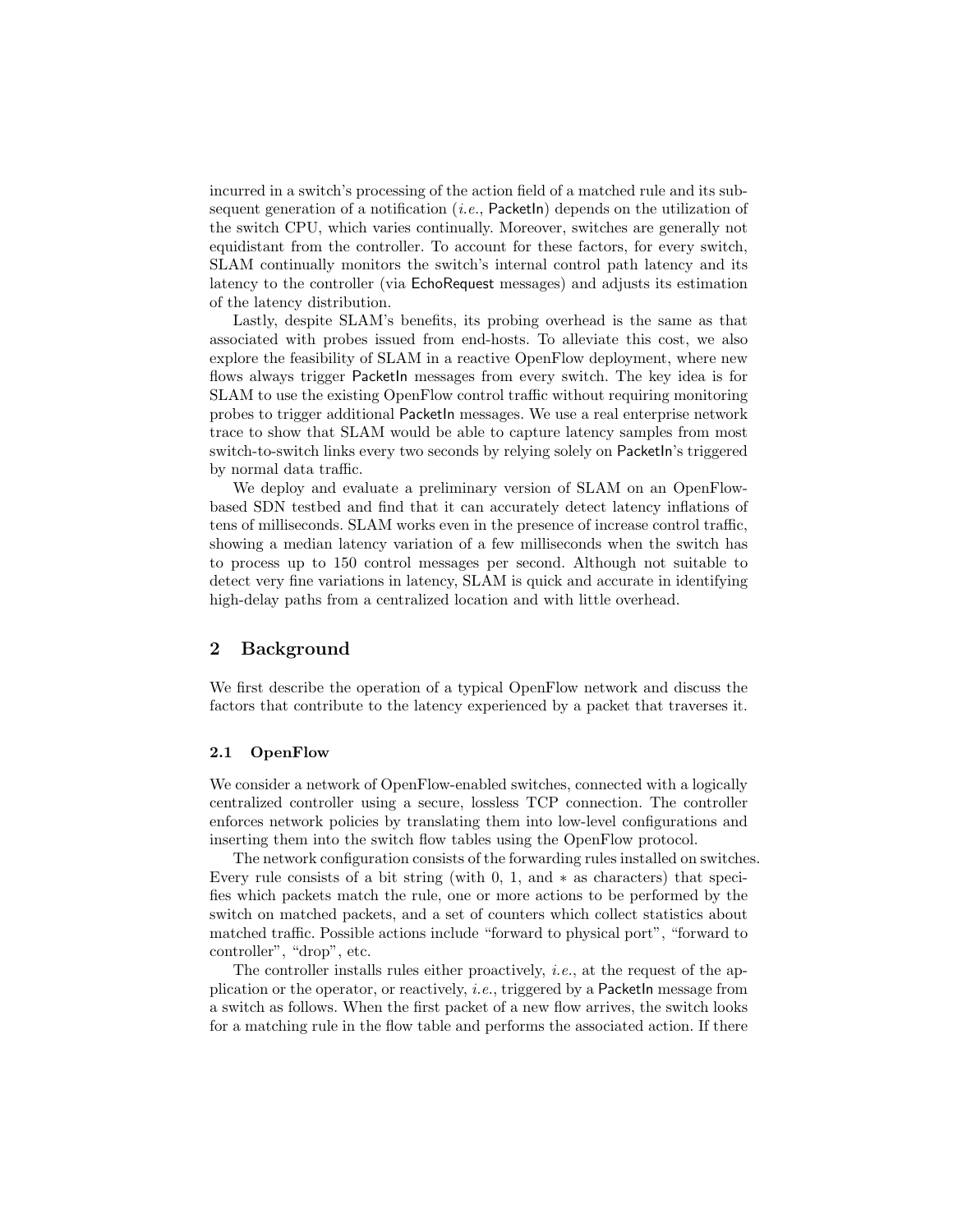

Fig. 1: Latency computation using control message timestamps. Consider a packet traversing a path comprising switches  $S_1$ ,  $S_2$ , and  $S_3$ . The packet arrives at these switches at  $t_1$ ,  $t_4$ , and  $t_6$  and leaves at  $t_2$ ,  $t_5$ , and  $t_7$ . The true latency between  $S_1$  and  $S_3$  is  $t_7 - t_2$ . The matching rule at switches  $S_1$  and  $S_3$  has the additional action "send to controller" to generate PacketIn's (the red dotted lines).  $t_3$  and  $t_8$  are the times when the Packetln's leave  $S_1$  and  $S_3$ , and they arrive at the controller at  $t'_3$  and  $t'_8$ .  $d_1$ and  $d_3$  are the propagation delays from switches  $S_1$  and  $S_3$  to the controller. We use  $(t'_8 - d_3) - (t'_3 - d_1)$  to estimate the latency between  $S_1$  and  $S_3$ , after accounting for the processing times in each switch (see Section 3).

is no matching entry, the switch buffers the packet and notifies the controller by sending a PacketIn control message containing the packet header. The controller responds with a FlowMod message that installs a new rule matching the flow into the switch's flow table. The controller may also forward the packet without installing a rule using a PacketOut message.

### 2.2 Data center path latency

A packet traversing a network path experiences propagation delay and switching delay. Propagation delay is the time the packet spends on the medium between switches and depends on the physical properties of the medium. The propagation speed is considered to be about two thirds of the speed of light in vacuum [16]. The switching delay is the time the packet spends within a switch and depends on the various functions applied to the packet. In general, the switching delay in an OpenFlow switch has three components: lookup, forwarding, and control. We describe them below and use Figure 1 to illustrate.

Lookup. When a switch receives a packet on one of its input ports, the switch looks for a match in its forwarding table to determine where to forward the packet. This function is usually performed by a dedicated ASIC on parts of the packet header.

Forwarding. A matched packet is transferred through the internal switching system from the input port to an output port. If the output link is transmitting another packet, the new packet is placed in the output queue. The time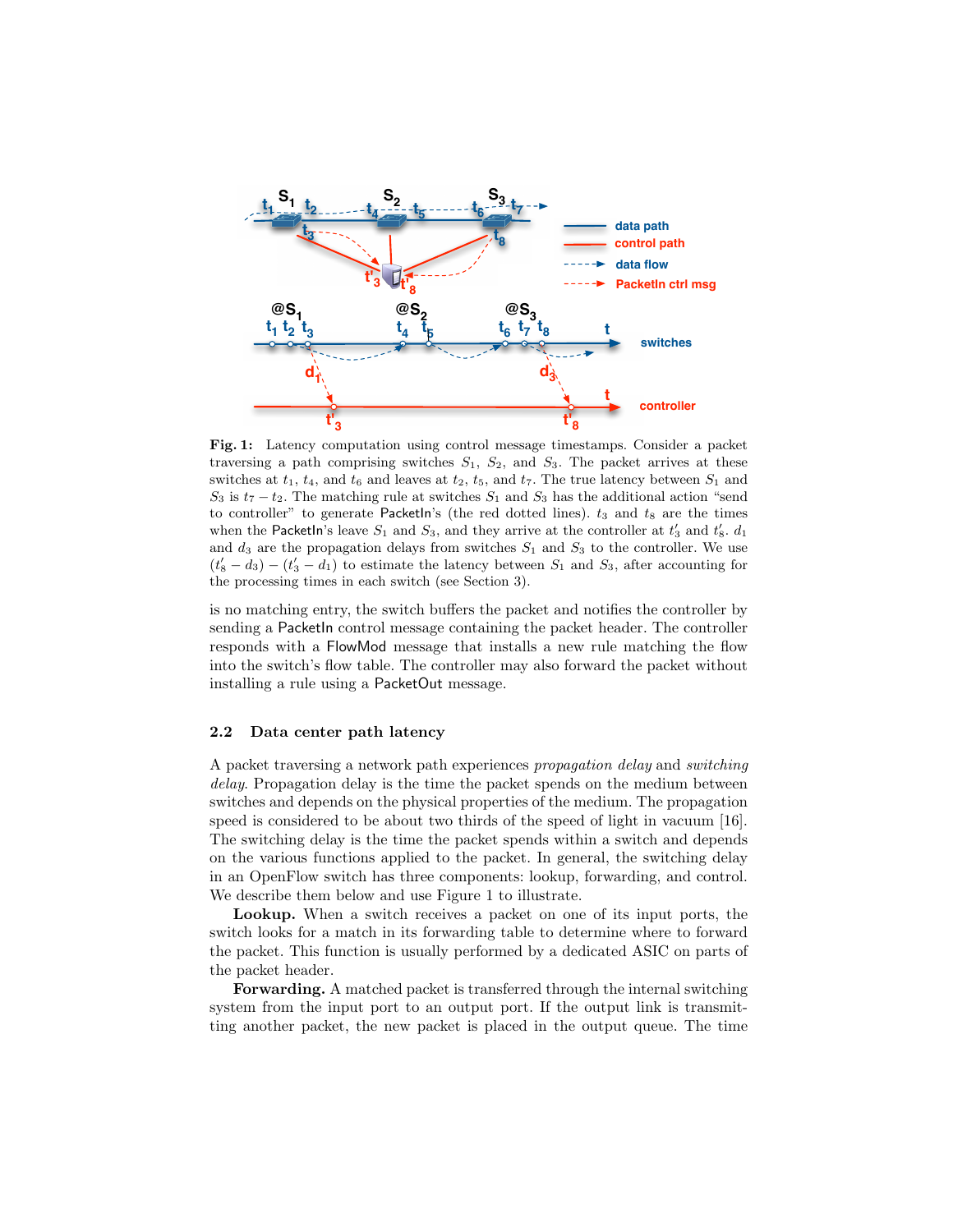a packet spends in the queue depends on what other traffic traverses the same output port and the priority of that traffic. In general, forwarding delays dominate lookup delays [16]. The intervals  $[t_1, t_2]$ ,  $[t_4, t_5]$ , and  $[t_6, t_7]$  represent the combined lookup and forwarding delays at switches  $S_1$ ,  $S_2$ , and  $S_3$  in Figure 1.

Control. If there is no match for the packet in the flow table or if the match action is "send to controller", the switch CPU encapsulates part or all of the packet in a PacketIn control message and sends it to the controller. The control delay is the time it takes the PacketIn to reach the controller  $([t_2, t_3']$  and  $[t_7, t_8']$ in Figure 1).

# 3 Latency monitoring with SLAM

SLAM computes the latency distribution for any switch-to-switch path by gathering latency samples over a specified period of time. We define the latency between two switches as the time it takes a packet to travel from the output interface of the first switch to the output interface of the second switch, e.g., the latency of the path  $(S_1, S_3)$  in Figure 1 is  $t_7 - t_2$ . Our definition of latency does not include the internal processing of the first switch,  $t_2 - t_1$ , on the path due to the way we use OpenFlow control messages as measurement checkpoints. However, since we continually monitor internal processing delays (see later in the section), we can account for any effects they may have on the overall latency estimation.

Directly measuring the time at which a switch transmits a packet is either expensive [6] or requires modifications to the switch hardware [10]. Instead, we propose that switches send a PacketIn message to the controller whenever a specific type of data packet traverses them. We estimate the latency between two switches as the difference between the arrival times at the controller of Packetln's corresponding to the same data packet, after accounting for the differences in internal processing of the two switches and propagation delays to the controller. In Figure 1, the estimated latency is  $(t'_8 - d_3) - (t'_3 - d_1)$ .

We incorporate these ideas into the design of SLAM, an OpenFlow controller module that estimates the latency distribution between any two Open-Flow switches in a network. Next, we discuss how to generate and send probes that trigger PacketIn messages and how to calibrate our latency distribution to the differences in control processing latency between switches. We then describe the design of SLAM.

# 3.1 Latency monitoring

To estimate latency on a path, SLAM generates probe packets that traverse the path and trigger PacketIn messages at the first and last switches on the path. To guide a probe along an arbitrary path, we pre-install forwarding rules at switches along the path, whose action field instructs the switch to send matched packets to the next-hop switch. In addition, to generate PacketIn's, the rules at the first and last switch on the path contain "send to controller" as part of their action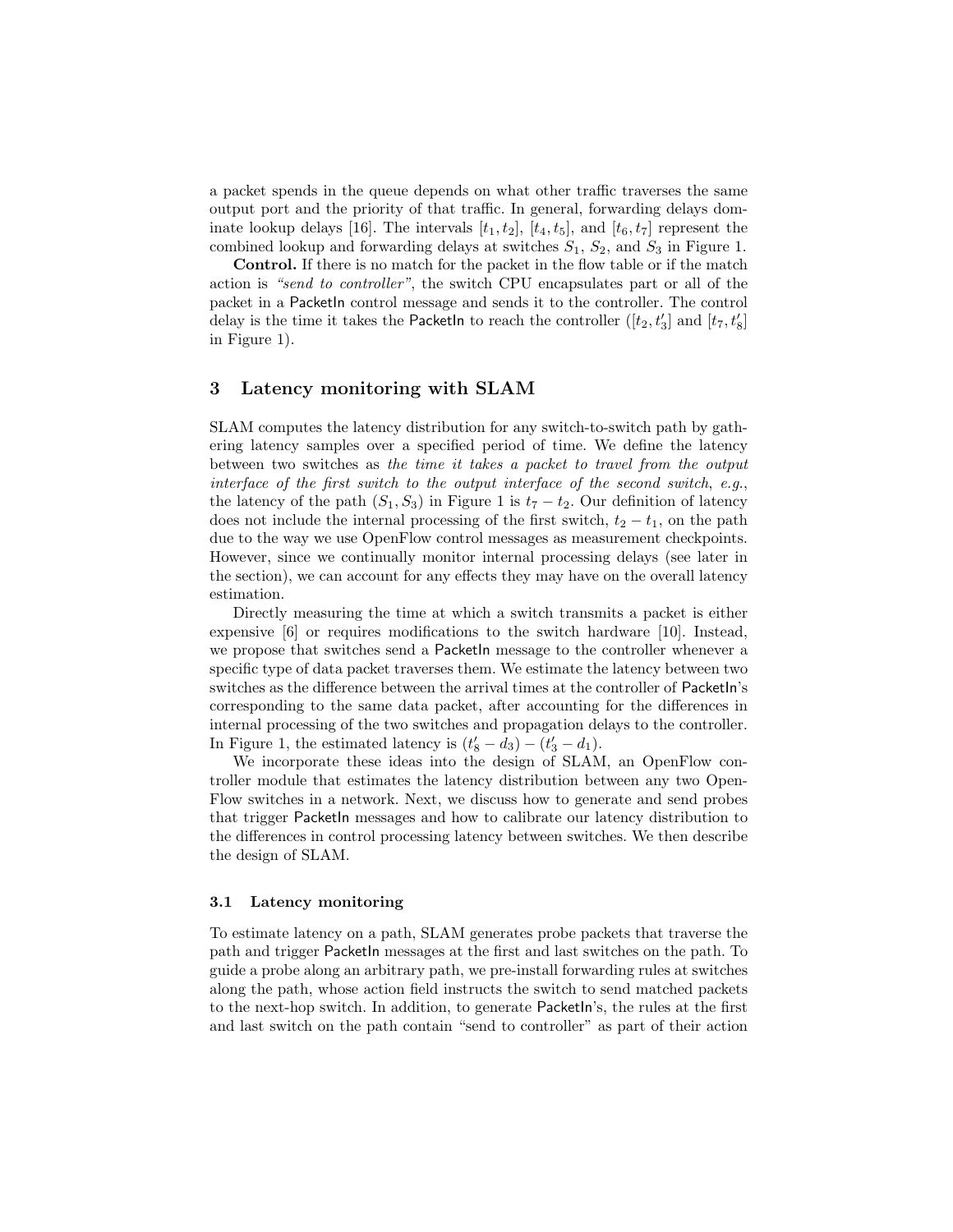set. SLAM sends monitoring probes using PacketOut messages to the first switch on the path. Our method is similar to the one proposed by OpenNetMon [15], but we explore the implications of using such a system, including its issues, and quantify this effect on the final result.

An important requirement is that the monitoring rules we install to guide the probes do not interfere with normal traffic, *i.e.*, only our probes match against them. For this, we make the rules very specific by not using wildcards and specifying exact values for as many match fields as possible  $(e.g., \text{ VLAN})$ tag, TCP or UDP port numbers, etc.). To save space on switches, we also set the rules to expire once the monitoring is finished by setting their hard timeout.

## 3.2 Control processing

We define the *control processing time* of a switch as the time it takes a switch to process the action included in the rule that matches a packet, generate a Packetln, and send it to the controller. In Figure 1,  $t'_3 - t_2$  and  $t'_8 - t_7$  are the control processing times for  $S_1$  and  $S_3$ . Control processing times determine when PacketIn messages arrive at the controller. If processing times vary across the first and last switch, the latency estimation on the path is skewed.

Control processing consists of slow path delay and control channel delay. The slow path delay is the time it takes the switch to transfer the packet along its internal circuits from the ASIC where the match is performed to the switch CPU that generates the PacketIn. As shown in prior work [4], the slow path delay depends on what other operations (e.g., flow installations, stat queries) are performed simultaneously on the switch. The control channel delay is the propagation delay from the switch to the controller.

We adapt to the variations in control processing across switches by constantly monitoring both the slow path and control channel delays. To monitor the slow path delay of a switch, we send packet probes to the switch using PacketOut, use a carefully placed rule to trigger a PacketIn, and then drop the probe without forwarding it to other switches. This resembles our path latency estimation method described above, with the modification that the path to be monitored consists of one switch. We discard latency samples obtained during periods when the slow path delays of the first and last switches on a path vary. Predicting how each variation affects our latency estimate is subject of future work.

To monitor the control channel delay on a switch, we send EchoRequest Open-Flow control messages to the switch and measure the delay in its replies. We find that the control channel delay from the controller to switch is more predictable. Thus, if we discover that switches are not equidistant to the controller, we simply adjust the estimated latency by the difference in their control channel delays, as hinted earlier in the section.

### 3.3 Monitoring design

We have developed SLAM, a framework for latency monitoring in SDNs, based on the methods enumerated above. SLAM combines four components—rule gen-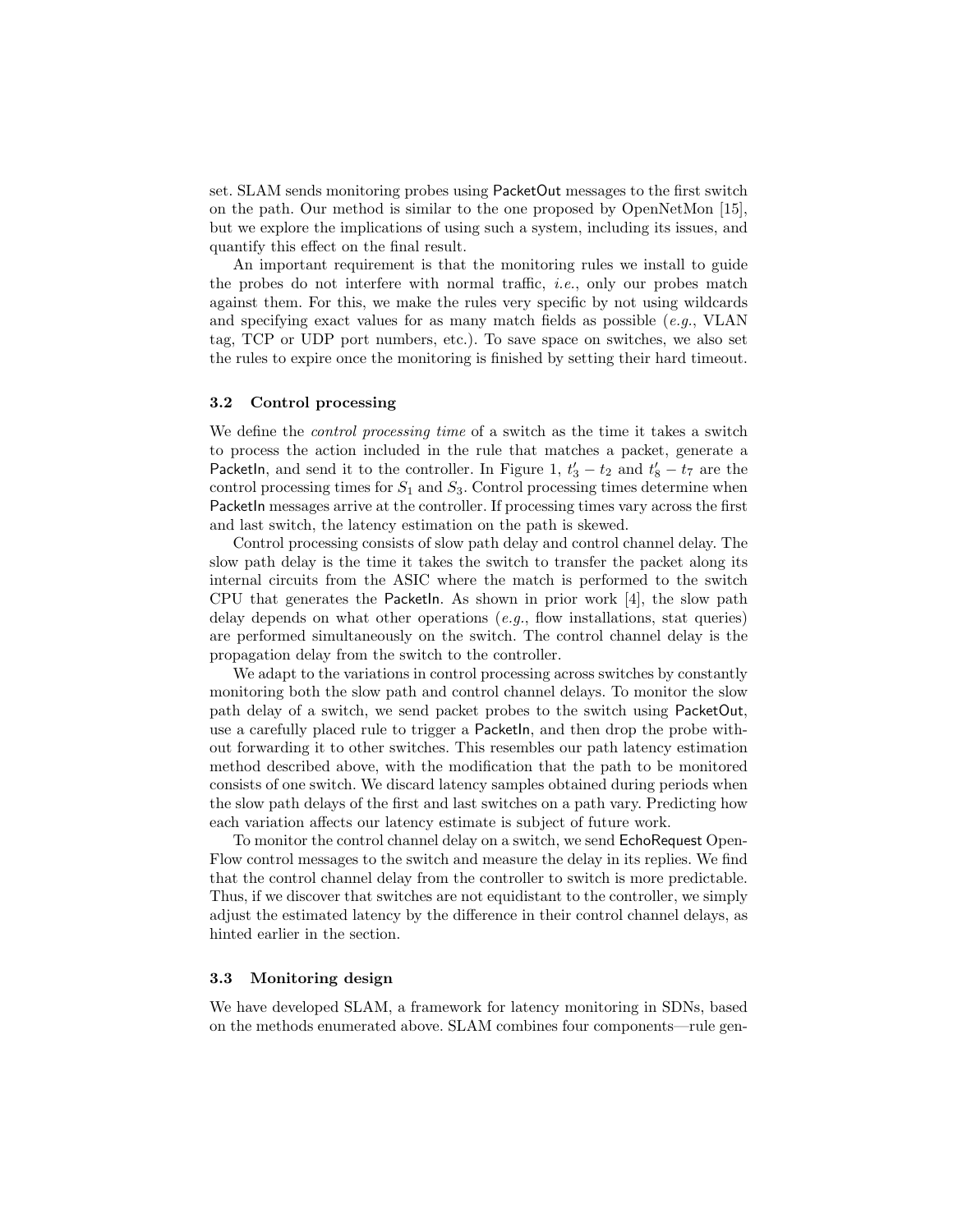

Fig. 2: SLAM design. SLAM generates probe packets along the path to be monitored. The probes are guided by carefully specified rules and trigger PacketIn messages at the first and last switches on the path. SLAM analyzes PacketIn arrival times and estimates path latency.

erator, traffic generator, traffic listener, and latency estimator—that run on the network controller (Figure 2).

Given a path to monitor, SLAM identifies the first and last switches on the path. It then installs a specific rule on each switch on the path to guide measurement probes, as explained above. The traffic generator then sends a stream of packet probes along the monitored path using OpenFlow PacketOut messages. These packets match the specific rules installed in the previous step. Normal traffic is processed by the original rules on the switches and is not affected by our monitoring rules. In addition, the measurement module generates probes to monitor the slow path and control channel delays of the first and last switches on a monitored path.

The traffic listener captures control packets received from switches and records their arrival timestamps. To obtain a latency sample, it then correlates PacketIn messages associated with the same probe packet and triggered by different switches. By aggregating the latency samples obtained from multiple probes sent on a path, SLAM computes a latency distribution for the path.

# 4 Evaluation

We implemented SLAM as a module for the POX OpenFlow controller and deployed it on our 12-switch network testbed. We evaluate SLAM from three aspects: (1) the accuracy of its latency estimates, (2) its utility in selecting paths based on latency, and (3) its adaptiveness to network conditions.

Ground truth estimation. To evaluate the quality of SLAM's path latency estimates, we must first measure the real path latency  $(i.e.,$  the ground truth). As we cannot directly time packet arrival and departure on switches, we use the following setup to measure ground truth, similar to that used for OpenFlow testing by Rotsos et al. [13] and by Huang et al. [8]. We create another physical connection between the first and last switches on a path and the controllerin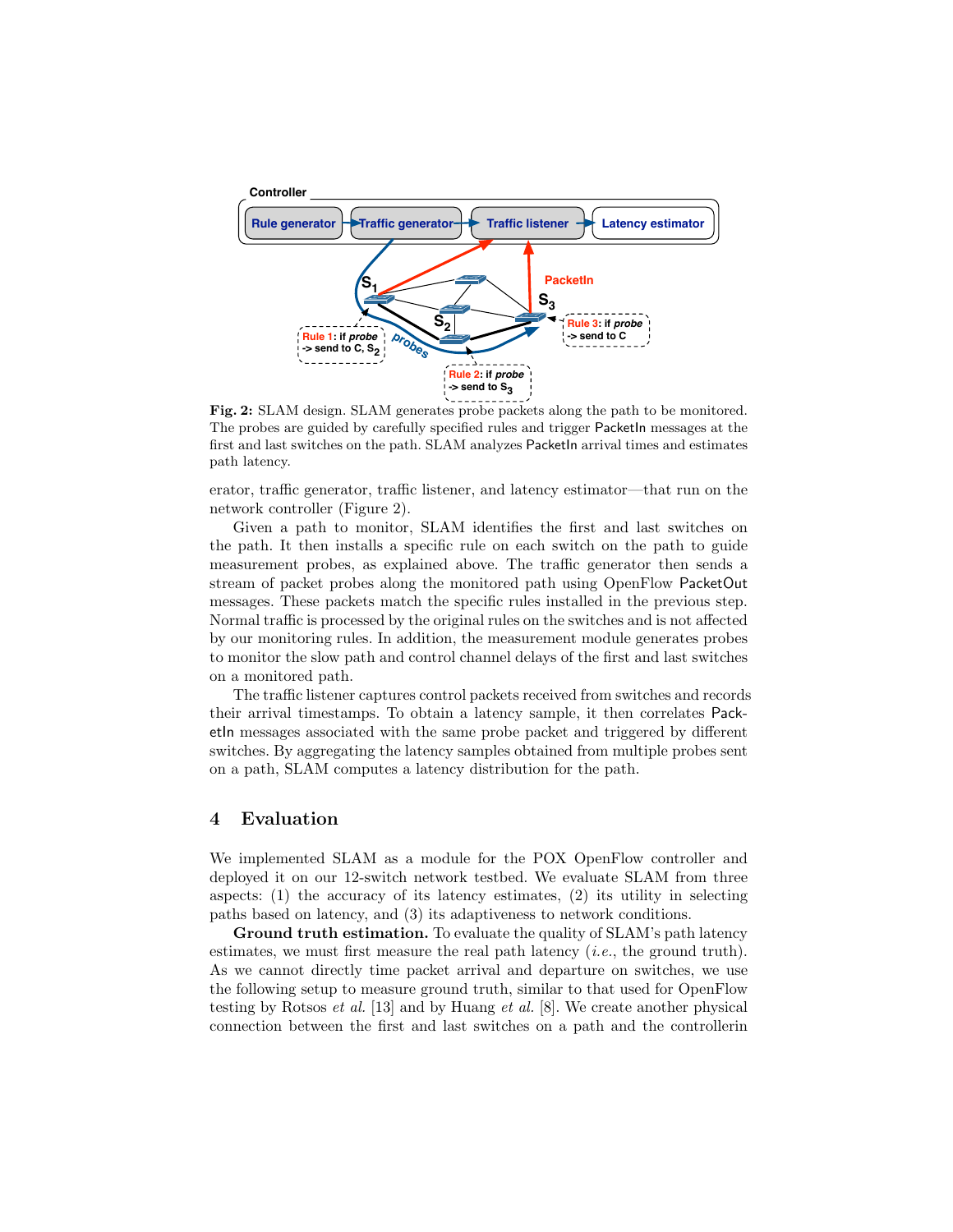

Fig. 3: (a) SLAM vs. Ground truth latency empirical CDFs. (b) SLAM with bursty traffic. As path latency increases, SLAM is able to correctly detect the increase.



Fig. 4: Quantile-Quantile plots for SLAM vs. ground truth in (b)  $Exp M$ , and (c)  $Exp$ H. The quantiles for SLAM's estimates are close to the quantiles for ground truth estimates, indicating that SLAM is able to detect millisecond-level path latency variations.

addition to the already existing control channel and put the controller on the data plane.

We use the controller to send probe packets along the path to be monitored. When a probe arrives at the first switch, the action of the matching rule sends the packet both to the next switch on the path and to the controller on the data plane. Similarly, at the last switch, the matching rule sends probe packets back to the controller. We obtain the ground truth latency by subtracting the two arrival times of the same probe at the controller. This method is similar to that used by SLAM, with the difference that no packet ever crosses into the control plane. Although the computed latency may not perfectly reflect the ground truth, it does not contain the effects of control processing, and hence, can be used as a reasonable estimate to compare against SLAM's estimated latency distribution.

Experiments. To evaluate SLAM's performance under different network conditions, we perform three sets of experiments: low latency  $(Exp L)$ , medium latency  $(Exp\ M)$ , and high latency  $(Exp\ H)$ . We estimate latency between the same pair of switches in our testbed, but each of the three experiments takes place on a different path between the switches. There is no background traffic for the low latency experiment. For medium and high latency experiments, we introduce additional traffic using iperf and simulate congestion by shaping traffic at an intermediate switch on the path. We use 200 Mbps iperf traffic with 100 Mbps traffic shaping in Exp  $M$ , and 20 Mbps iperf traffic with 10 Mbps traffic shaping in Exp H. In each experiment, we run both SLAM and the ground truth estimator concurrently for 10 minutes with a rate of one probe per second.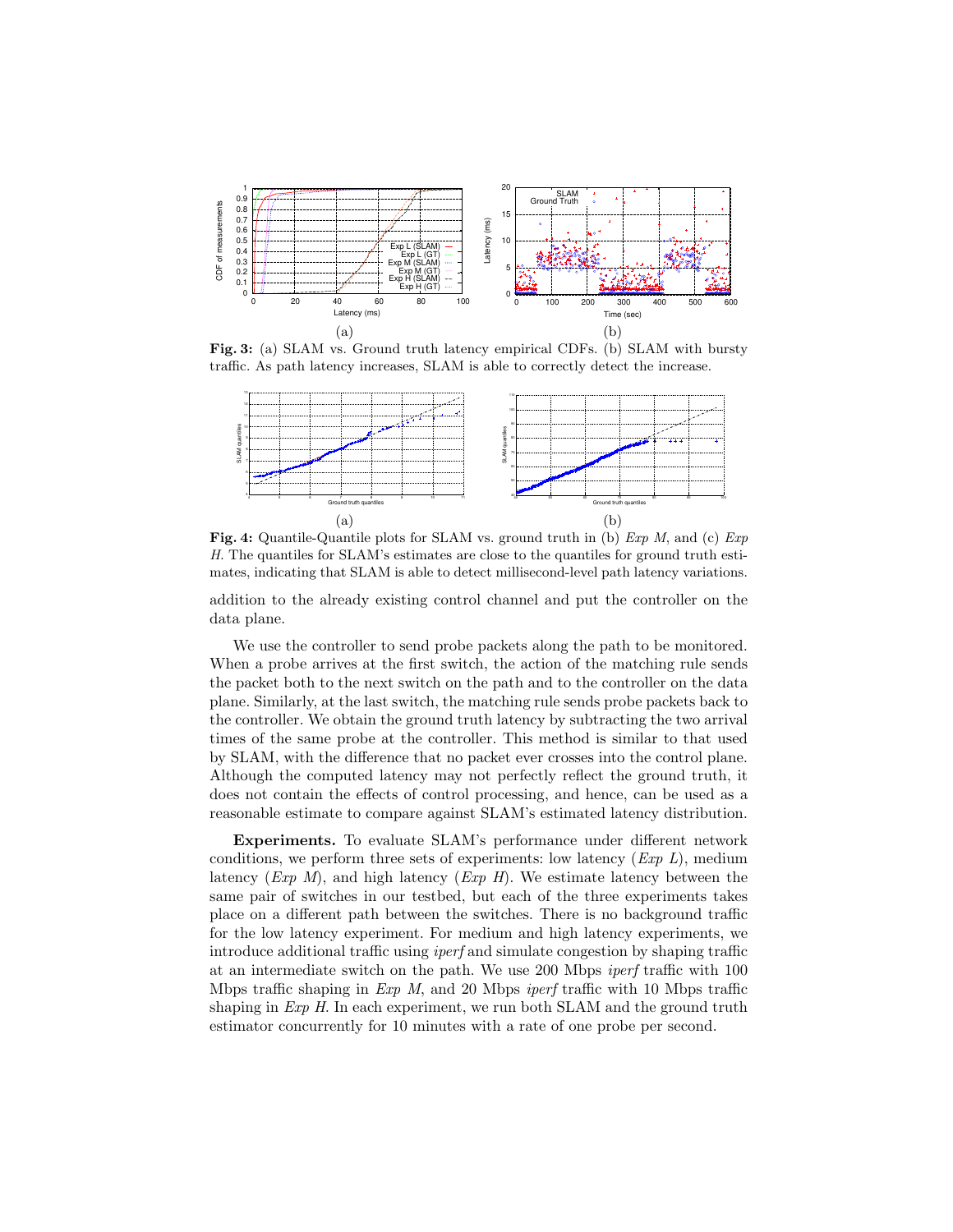#### 4.1 Accuracy

First, we seek to understand how similar to ground truth is the latency distribution computed by SLAM. To compare two latency distributions (of different paths or of the same path under different conditions), we use the Kolmogorov-Smirnov (KS) test [9]. The KS test computes a statistic that captures the distance between the empirical cumulative distribution functions (CDFs) of the two sets of latencies. The null hypothesis is that the two sets of latencies are drawn from the same distribution. If we can reject the null hypothesis based on the test statistic, then this implies that the two distributions are not equal. Further, we can compare the quantiles of the two distributions  $(e,q, \text{median})$  to determine if one path has lower latencies than the other. Figure  $3(a)$  shows that, although SLAM overestimates the ground truth for under-millisecond latencies, it is able to match the ground truth latency distribution as the path latency increases. Indeed, the KS test does not reject the null hypothesis for Exp M and Exp H.

Figures  $4(a)$  and  $4(b)$  show the Quantile-Quantile (Q-Q) plots for Exp M and *Exp H*, respectively. We remove outliers by discarding the bottom and top  $10\%$  (5%) of SLAM's latency estimates for Exp M (Exp H). Except for a small number of very low and high quantiles, the quantiles for SLAM's estimates are equal or close to the quantiles for ground truth estimates; most of the points in the Q-Q plot lie on the  $y = x$  line.

#### 4.2 Filtering out high latency paths

SLAM can help network operators identify low-latency paths. For a collection of paths, we can use the pairwise KS test to first select a subset of paths whose distribution are different from each other, and then filter out paths with high latency quantiles. Similarly, when monitoring a path, an operator can first use the KS test to determine if its latency distribution has changed  $(e.g.,\,$  due to change in traffic) and then use the latency quantile values to decide whether to continue using it or switch to a different path. For instance, in our experiments, when we compare samples from  $Exp M$  and  $Exp H$ , the KS test rejects the null hypothesis, *i.e.*, the latency distribution on the monitored path has changed due to change in traffic. Table 1 shows that four quantiles for the two samples differ significantly. This is confirmed by Figure  $3(a)$ , where empirical CDFs of the measurements collected by SLAM for  $Exp M$  and  $Exp H$  are clearly different. SLAM's use of KS test, in combination with latency quantiles, is more robust because an operator can be confident that the difference in latency quantiles across paths or on the same path over time is statistically significant.

### 4.3 Sensitivity to network conditions

Next, we study SLAM's accuracy in the presence of bursty data traffic and increased control channel traffic.

Data traffic. To see if variable traffic affects SLAM's latency estimates, we repeat Exp H, but instead of running iperf continuously, we run it in bursts of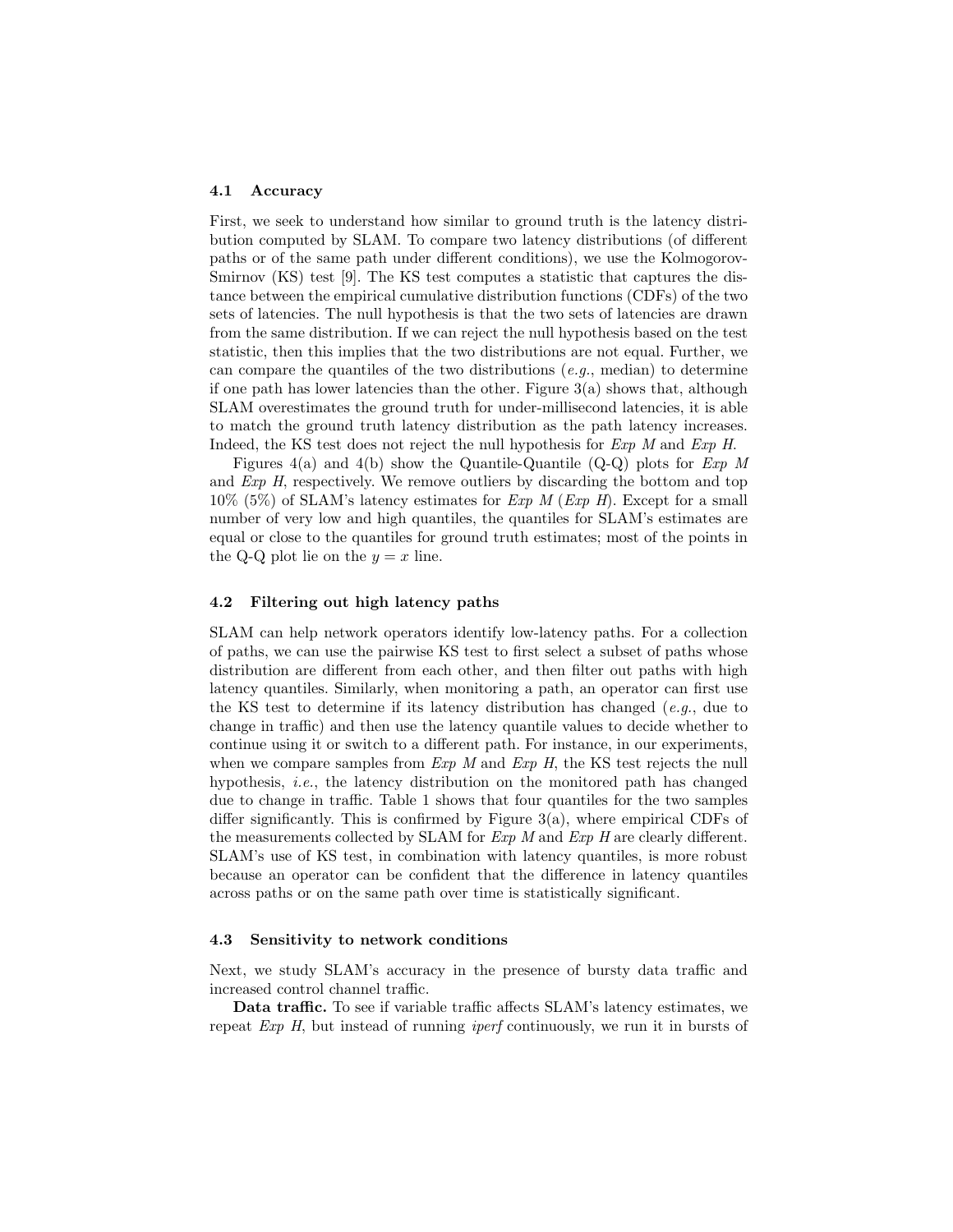

Fig. 5: (a) No. of Packetln's each link in a 24 port switch sees in three hours. (b) Average and median time between PacketIn's per link on a 24 port switch.

|  | Exp #50th %tile 75th %tile 90th %tile 95th %tile                               |  |  |
|--|--------------------------------------------------------------------------------|--|--|
|  | $\vert Exp \; M \vert$ 7.47 ms $\vert$ 8.66 ms $\vert$ 11.6 ms $\vert$ 19.2 ms |  |  |
|  | $ Exp H $ 60.0 ms   71.9 ms   76.8 ms   78.0 ms                                |  |  |

Table 1: Comparison of the 50th, 75th, 90th, and 95th percentile values for Exp M and Exp H.

variable size. Figure 3(b) shows how latency varies over time as we introduce and remove traffic from the network. SLAM's estimates adapt well to changes in the ground truth latency triggered by introducing congestion in the network. Like the results shown in Figure 3(a), SLAM over-estimates latency when path latency is low but accurately captures latency spikes. These results further confirm SLAM's effectiveness in enabling data center networks to route traffic away from segments on which latency increases by tens of milliseconds.

Control traffic. We monitor the slow path delay of switches in our network while we introduce two types of control traffic: FlowMod, by repeatedly inserting forwarding rules, and PacketIn, by increasing the number of probes that match a rule whose action is "send to controller". We varied the control packet rate from 1 to 20 per second and observed a median increase of 1.28 ms. Varying the amount of concurrent rule installations from 0 to 150 rules per second resulted in a median increase of 2.13 ms. Thus, the amount of unrelated control traffic in the network does not influence SLAM's effectiveness in detecting high-delay paths.

# 5 Reactive OpenFlow deployments

So far, we considered a proactive OpenFlow deployment for SLAM, where normal data packets always have a matching rule and do not trigger PacketIn messages. Another option is to use a reactive deployment, in which switches notify the controller of incoming packets without a matching rule by sending a PacketIn control message. Because too many such control messages could overload the controller and make the network unusable [2], reactive deployments are limited to smaller enterprises and data centers with tens of switches or when the network must react to traffic changes automatically.

Reactive networks provide a significant advantage for SLAM: it can use existing PacketIn messages to compute path latency distributions. This eliminates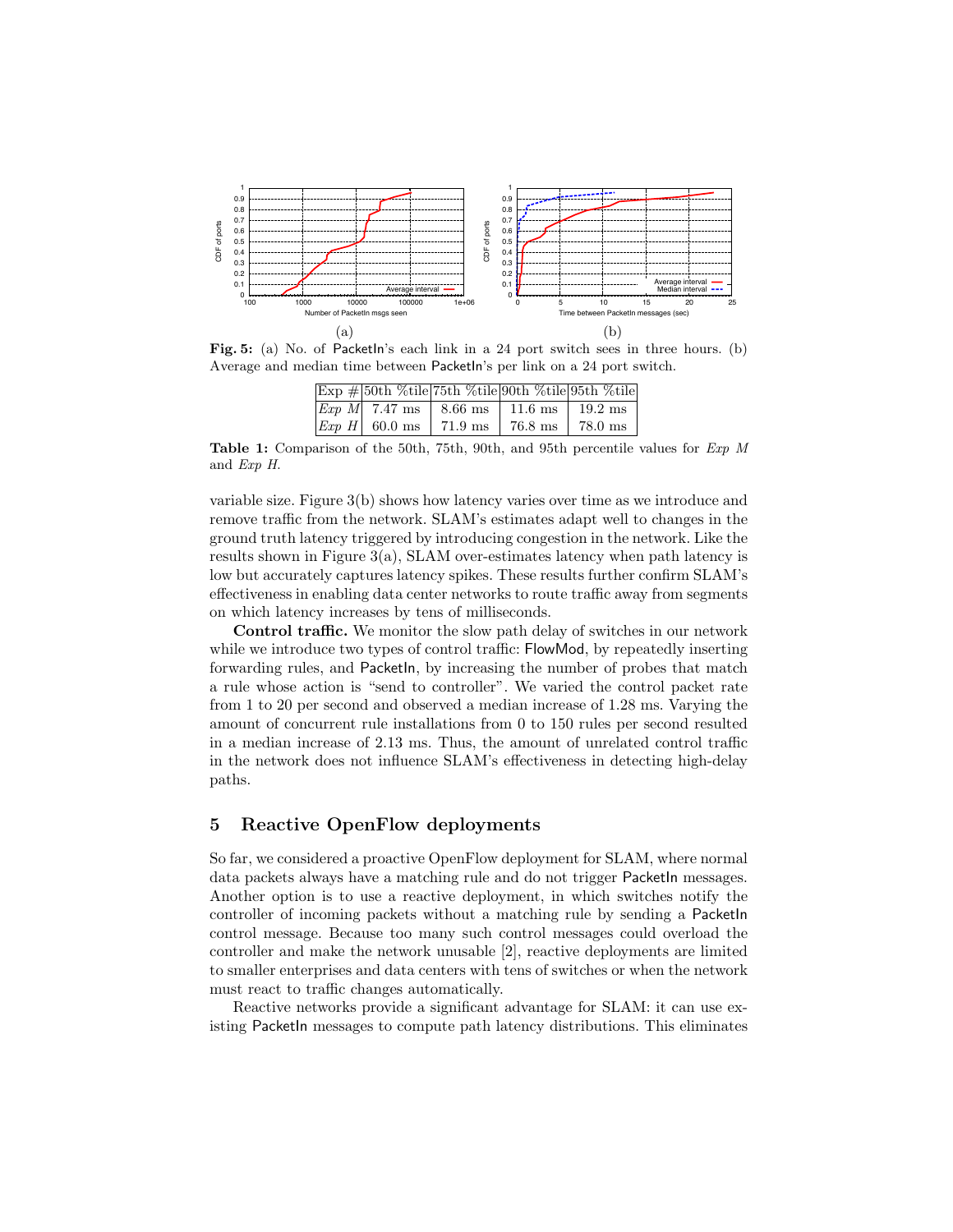the need to insert expensive probes to trigger PacketIn's and reduces the cost of monitoring by using already existing control traffic [17]. However, there are two disadvantages, which we discuss at large next.

#### 5.1 Variations in control processing

Using reactive PacketIn's at both ends of a path to capture its latency means that normal data packets are delayed at the first switch until the controller tells the switch what to do with them. This introduces an additional delay in the path of a packet described in Figure 1: the time it takes the controller to process the packet and reply to the switch (either with FlowMod or PacketOut) and the time it takes the switch to forward the packet to the out port once it learns what to do with it. SLAM can estimate the controller processing time and the controllerto-switch delay as described in Section 3.2. However, the switch forwarding time depends on the load on the switch CPU and what other traffic is traversing the switch; this is more difficult to estimate accurately. In practice, SLAM can use the approach in Section 3.2 to infer variations in switch processing and discard measurements performed during times when variations are high.

## 5.2 Frequency of control traffic

The accuracy of SLAM's estimated latency distribution depends on the frequency of PacketIn's from switches at both ends of the measured path. This is affected by the overall distribution of traffic in the network and by the structure of rules used to guide the traffic. For example, because switches on a backup link see little data traffic, they trigger little control traffic for SLAM to use. Similarly, forwarding rules with long timeouts or with wildcards limit the number of PacketIn messages.

To evaluate the frequency of PacketIn measurements, we simulate SLAM on a real-world enterprise trace. We use the EDU1 trace collected by Benson et al. [2], capturing all traffic traversing a switch in a campus network for a period of three hours. We identify all network flows in the trace, along with their start time. The collectors of the trace report that the flow arrival rate at the switch is on the order of a few milliseconds [2].

Since only PacketIn's associated with traffic that traverses the same path are useful, we need to evaluate the flow arrival rate for each input port of the switch. Our traffic trace does not contain input port information, therefore we simulate a 24-port switch using the following heuristic. We first associate every distinct /p prefix (where p is, in turn, 32, 30, 28, 20, or 24) of source IP addresses in the trace with a port and then assign each individual flow to the link (or input port) associated with its source IP  $/p$  prefix. We group flows by prefix because routing in the Internet is typically prefix-based. Below, we present results for  $p = 28$ ; results for other prefix lengths are qualitatively similar.

We compute both the number and the frequency of PacketIn messages that each link receives during the measurement period. Figure 5(a) shows that most